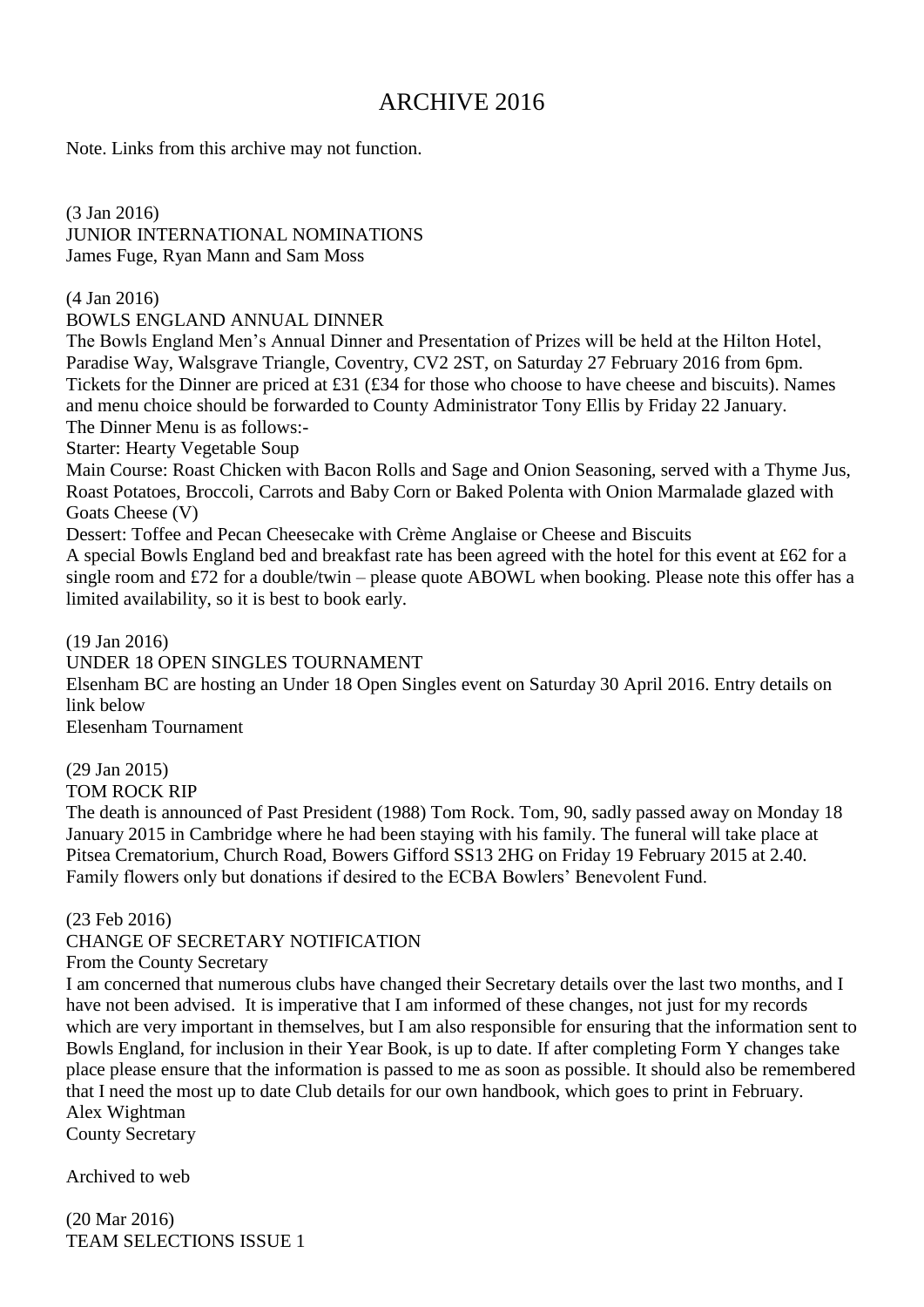View Games 1-8, 17 May - 9 June

(21 Mar 2016)

ERIC REDGWELL RIP

Information received that Eric Redgwell passed away on 25 January 2016 and that a private cremation was held on the 16 February. Eric was County Secretary from 1991 to 1998, previously serving as Assistant Secretary 1984-1991. He was awarded Life Membership of the Association in 1998 and Honary Life Member of the English Bowling Association in 2000.

(9 Apr 2016)

JUNIOR INTERNATIONAL TRIAL

James Fuge has been invited to attend the Men's Junior International Trial at Victoria Park, Royal Leamington Spa on Monday 30 May 2016. Sam Moss has been selected as a reserve

### (12 Apr 2016)

### HONORARY FINANCIAL EXAMINERS

There is a requirement for two Honorary Financial Examiners to audit the Association accounts. Any member wishing to make themselves available are asked to contact the County Secretary for more details.

(12 Apr 2016)

### TELEPHONE NUMBER GROUP 5 RESULTS SECRETARY

John Pluck, Group 5 Results Secretary, has a new telephone number 07702075788. The Handbook should be amended on page 122 and all the relevant pages of the Competition Draws

(12 Apr 2016) KING GEORGE'S BC King George's BC (Group 4) have disbanded with immediate effect

(21 Apr 2016)

EASTERN COUNTIES LEAGUE & TRIAL TEAM SELECTIONS Selection of the first three Eastern Counties League teams and of the trial match against Middlesex can be viewed on link below. ECL/Trial teams

(29 Apr 2016) LIBERTY OF HAVERING TEMPORARY SECRETARY The Secretary of Liberty of Havering BC, Terry Stewart, has passed away. Until a replacement is appointed all correspondence should be sent to David Brown - [brown-david49@sky.com](mailto:brown-david49@sky.com)

(6 May 2016)

BENEVOLENT CUP RESULTS The Benevolent Cup Results Secretary would appreciate results sent by email if at all possible. Email address on Page 181 of Handbook.

(14 May 2016) EASTERN COUNTIES LEAGUE New Scoring system, 3 separate competitions Seniors. 2 pts per rink win, 1 pt for draw, 5 pts for overall. Under 30s. 2 pts per rink win, 1 pt for draw, 4 pts for overall. Executive. 2 pts for win, 1 pt for draw.

(10 May 2016) EASTERN COUNTIES LEAGUE v HERTFORDSHIRE Saturday 7 May 2016 at Welwyn & District BC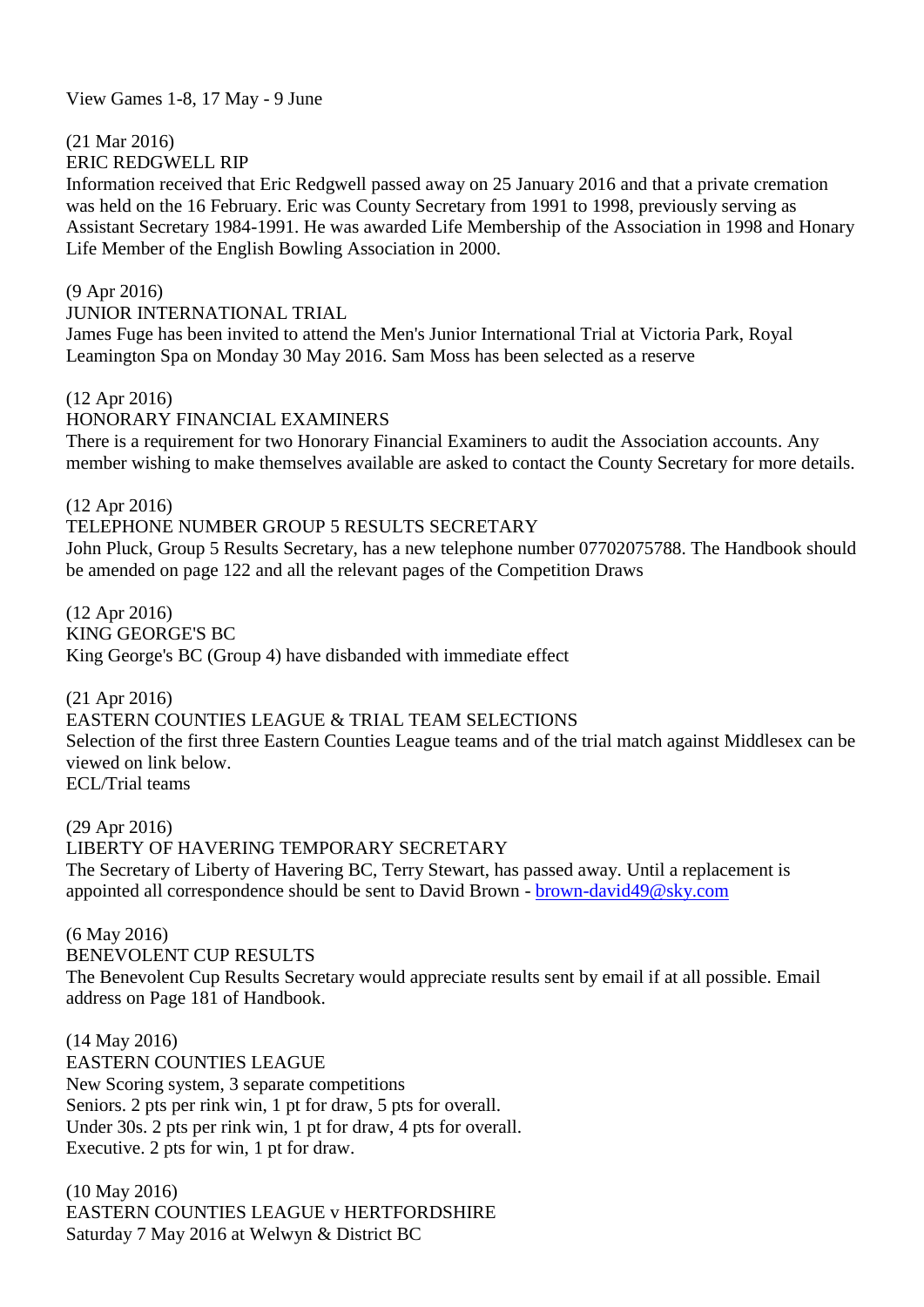Seniors. Essex 49 (1) Hertfordshire 66 (10) Under 30s. Essex 46 (7) Hertfordshire 35 (1) Executive. Essex 25 (2) Hertfordshire 14 (0) Scoresheet

(14 May 2016) EASTERN COUNTIES LEAGUE v CAMBRIDGESHIRE Saturday 14 May 2016 at Fordham BC. Seniors. Essex 53 (0) Cambridgeshire 79 (11) Under 30s. Essex 31 (0) Cambridgeshire 47 (8) Executive. Essex 16 (2) Cambridgeshire 15 (0) Scoresheet

(15 May 2016) NATIONAL COUNTY UNDER 25 TWO FOURS (WHITE ROSE) Match conceded by Bedfordshire Essex v Bedfordshire, Sunday 22 May 2016 at Wanstead Central BC, start 10.30. James Fuge (Essex County), Harry Ambrose (Essex County), Jake Roberts (Colchester West End), Sam Moss (Great Baddow) Daniel Rodger, Sam Roberts (Colchester West End), Jack Butcher, Charlie Butcher (Wanstead Central) Squad members: Daniel Hughes (Wanstead Central), Ryan Mann (Silver End)

(16 May 2016) MIDDLETON CUP TRIAL v MIDDLESEX Sunday 15 May 2016 at Essex County. Substitutions took place at 11th end. Scoresheet

(16 May 2016) UNBADGED SINGLES RESULTS Results Secretary David Jarrold would appreciate it, if possible, that results are emailed. His contact details are on page 188 of the handbook.

(21 May 2016) TWO-WOOD DAY 4 JUNE

Competitors who have entered the Two-Wood competition on Saturday 4 June and are now unavailable to attend are requested to inform the relevant venue Area Results Secretary before the day. It would be helpful if everybody else is in attendance for registration before 9.30am so that a prompt start may take place. No late entries will be accepted.

(22 May 2016) EASTERN COUNTIES LEAGUE v BEDFORDSHIRE Saturday 21 May 2016 at Dunmow BC Seniors. Essex 61 (2) Bedfordshire 62 (9) Under 30s. Essex 35 (8) Bedfordshire 20 (0) Executive. Essex 29 (2) Bedfordshire 16 (0) Scoresheet

(23 May 2016) DOUBLE FOURS RESULTS The Double Fours Results Secretary would appreciate results sent by email to mckillop30@btinternet.com if at all possible. Result cards additionally required.

(23 May 2016) ASHFORD CUP GROUP STAGE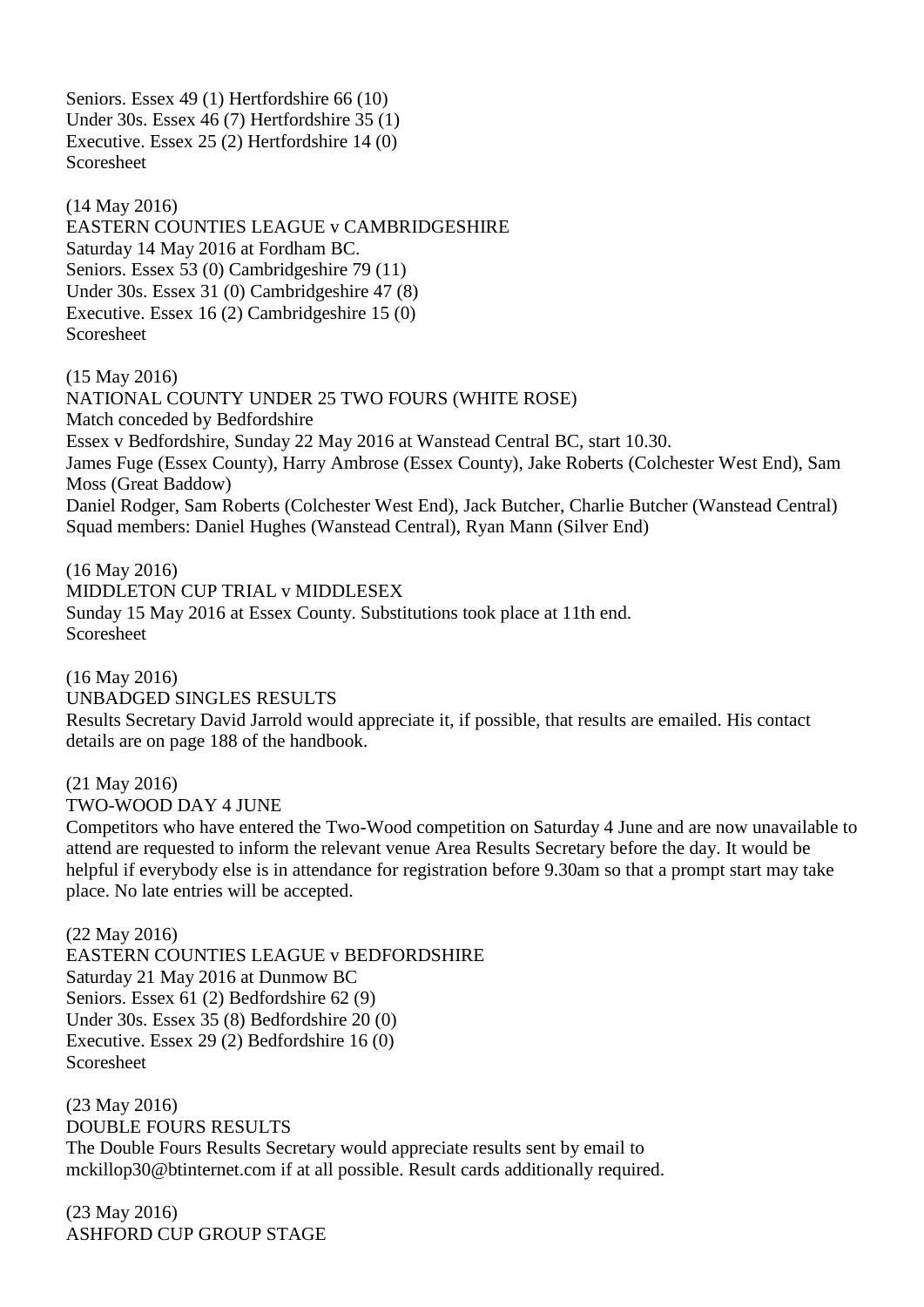Sunday 22 May 2016 (A) Group 8 116 (8) Group 1 95 (4) (A) Group 2 111 (8) Group 4 106 (4) (B) Group 9 115 (5) Group 6 120 (7) (B) Group 5 107 (6) Group 3 115 (6)

(27 May 2016)

MIDDLETON CUP TEAM v LEICESTERSHIRE

Saturday 11 June 2016 at Essex County BC, start. 2pm.

Daniel Rodger (Colchester West End), Paul Whellams (Wanstead Central), Darren King, Steve Mitchinson (Romford)

Mark Banning (Silverthorn), Jack Butcher (Wanstead Central), John Tully (Romford), Mark Nullmeyers (Wanstead Central

Steve Mahoney (Great Baddow), Russell Harmour (Silver End), Sam Moss (Great Baddow), Andrew Squire (Maldon)

Richard Telling (Bournemouth Park), Lee Chaplin (Romford), Kevin Watkins, Edward Moris (Essex County)

James Fuge (Essex County), Mitch Brenner (Wanstead Central), Paul Smyth (Larsen), James Rippey (Wanstead Central)

Andy Swann (Pegasus) Karl Lodge (Silver End), Ray Bone, Mark Christmas (Pegasus) Reserves to travel:- Jason Burgess (Wivenhoe), Kevin Fitzgerald & Gary Raby (Wanstead Central), Steve Gunnell (Bournemouth Park).

Remaining Squad Members (in alphabetical order):- Frank Abbott (Romford), Harry Ambrose (Essex County), Craig Burgess (Romford), Richard Haley (Loughton), Daniel Hughes (Wanstead Central), Gary Hurley (Harlow), Ryan Mann (Silver End), Chris Muir (Drums), Steve Pickford (Romford), Sam Roberts, Jake Roberts (Colchester WE), John Stewart (Essex County), Mitchell Young (Springhouse) Unavailable for selection: Chris Bryan (Romford), Neil Jackson (Essex County), Scott Reading, Nigel Smith (Romford).

(30 May 2016) ASHFORD CUP GROUP STAGE Sunday 29 May 2016 (A) Group 8 109 (7) Group 2 113 (5) (A) Group 1 123 (8) Group 4 111 (4) (B) Group 6 121 (4) Group 5 118 (8) (B) Group 9 116 (6) Group 3 105 (6)

(31 May 2016)

NATIONAL COUNTY TWO FOURS - BALCOMB TROPHY

Essex v Leicestershire on Sunday 12 June 2016 at 11am, St.Neots BC, St Anselm Place, St Neots PE19 1AP.

The selected team is:-

Lead: Steve Mitchinson (Romford), Two: James Rippey (Wanstead Central), Three: Darren King (Romford), Skip: Edward Morris (Essex County)

Lead: Andrew Squire (Maldon), Two: Ray Bone (Pegasus), Three: Mark Nullmeyers (Wanstead Central), Skip: Mark Christmas (Pegasus)

Reserves to travel: Andy Swann (Pegasus) Sam Moss (Great Baddow).

(1 Jun 2016)

JUNIOR INTERNATIONAL SERIES TEAM

Essex County's James Fuge is selected as travelling reserve for the BIBC International Series at Elgin BC, Scotland on 10-11 September. Team on BE site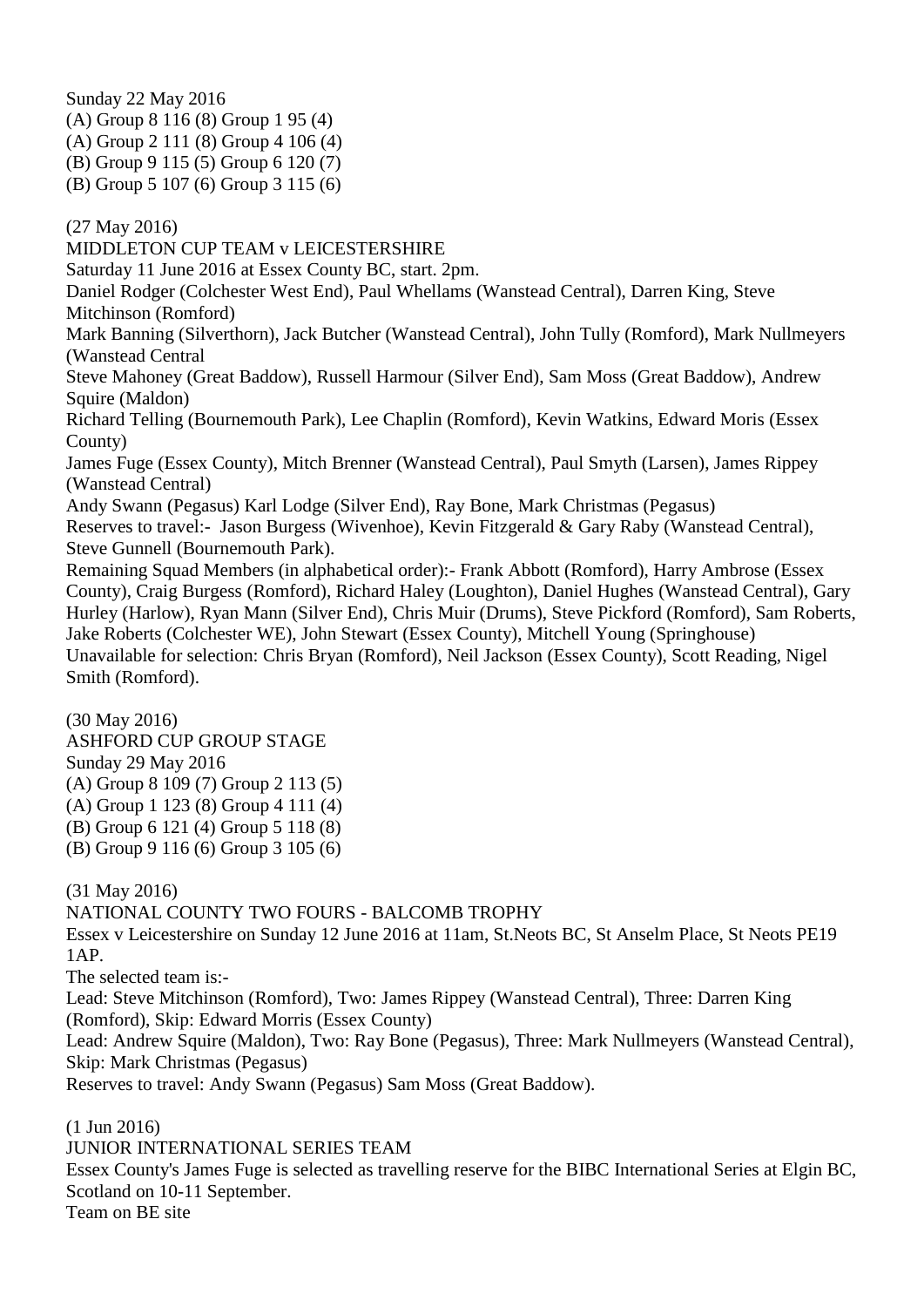(3 Jun 2016) NATIONAL COUNTY UNDER 25 TWO FOURS (WHITE ROSE) Regional Semi-finals and final Essex v Hertfordshire, Sunday 19 June 2016 at Whittlesey Manor BC, Manor Leisure Centre Station Road Whittlesey PE7 1UE, start 10.00. James Fuge (Essex County), Harry Ambrose (Essex County), Jake Roberts (Colchester West End), Sam Moss (Great Baddow) Daniel Rodger, Sam Roberts (Colchester West End), Jack Butcher, Charlie Butcher (Wanstead Central) Squad members: Daniel Hughes (Wanstead Central), Ryan Mann (Silver End)

(4 Jun 2016) TWO-WOOD RESULTS

Saturday 4 June 2016. Qualifiers for Quarter Finals

At Silver End BC, Area 1 Groups 1 & 2. G Easterbrook (Braintree), P. Wood (Bocking Alliance) At Danbury BC, Area 2 Groups 3 & 8. A. Squire (Maldon), M. Banning (Silverthorn) At Romford BC, Area 3 Groups 4 & 5. J. Cook (Wanstead Central), R. Lockyer (Wanstead) At Essex County BC, Area 4 Groups 6 & 9. E. Morris (Essex County), S. Muir (Drums) Full results for Areas 1, 3 and 4 are on Competitions link.

(5 Jun 2016)

COUNTY COMPETITION EXTENSIONS

For the information of all competitors in County Competitions.

Rule 1i. of the Competition Regulations is very specific as to when an extension is allowed, to the point where, unless one of the conditions mentioned in 1*i*. applies it is not possible to allow an extension. Clearly common sense should prevail and the spirit of the game taken in to account. Please do not put Area Result Secretaries in a difficult position by asking for extensions, ALL such requests should be made to the Competition Secretary. John Tully

Competition Secretary

(6 Jun 2016) ASHFORD CUP GROUP STAGE Sunday 5 June 2016 (A) Group 4 136 (8) Group 8 115 (4) (A) Group 1 115 (10) Group 2 100 (2) (B) Group 5 90 (4) Group 9 128 (8) (B) Group 3 127 (8) Group 6 106 (4) Groups 1 and 3 Qualify for the Final at Thorpe-Le-Soken Sunday 17 July 10am start. Final Group Tables

(8 Jun 2016) TEAM SELECTIONS ISSUE 3 View Games 17-24, 14 July - 11 August

(11 Jun 2016) MIDDLETON CUP v LEICESTERSHIRE Saturday 11 June 2016 at Essex County BC Essex 114 (6) Leicestershire 124 (16) Scoresheet Table

(12 Jun 2016) NATIONAL COUNTY TWO FOURS - BALCOMB TROPHY Essex v Leicestershire, Sunday 12 June 2016 at St.Neots BC.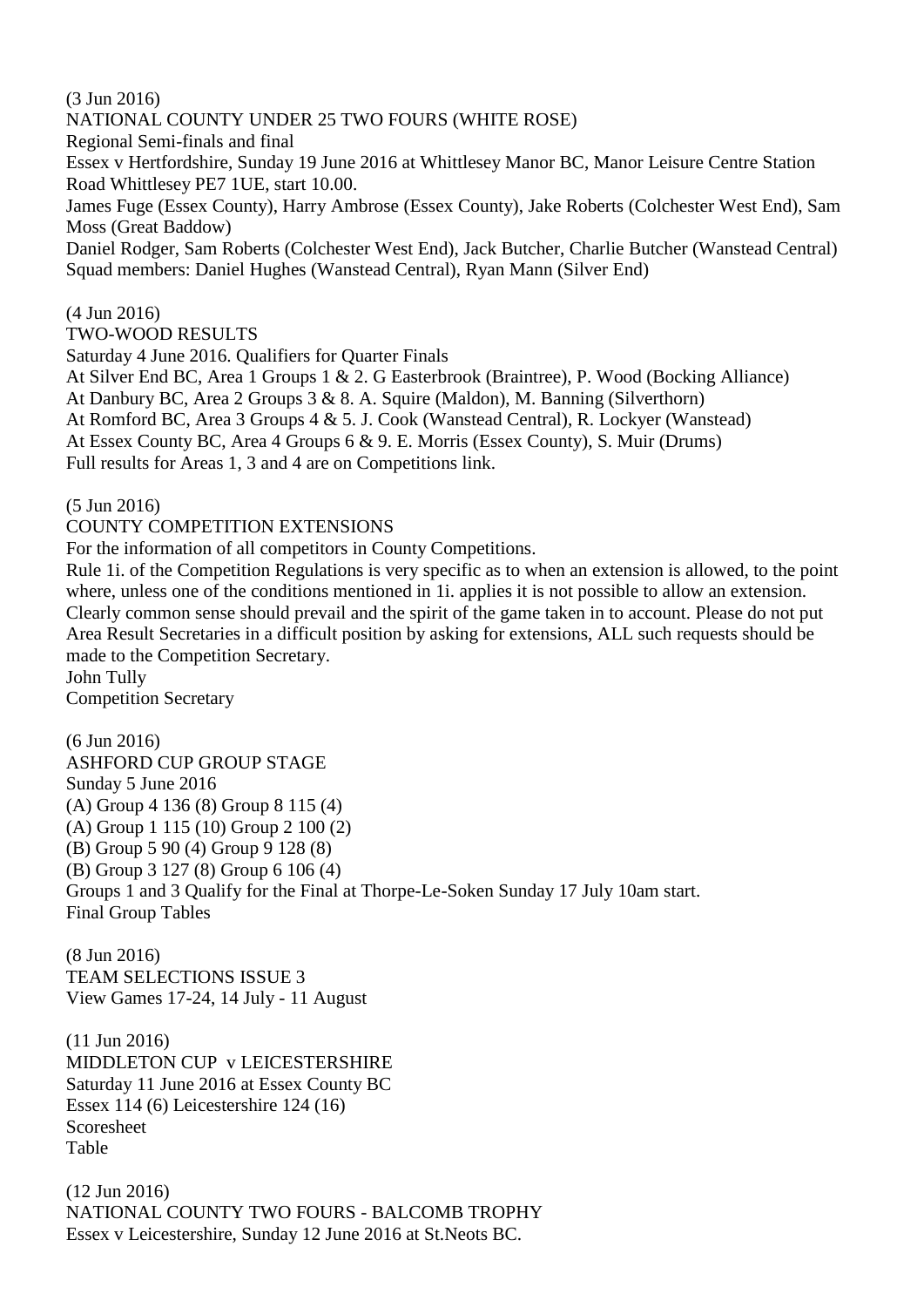Steve Mitchinson (Romford), Sam Moss (Great Baddow), Darren King (Romford), Edward Morris (Essex County) 19 Joe Dawson 14 Andrew Squire (Maldon), Ray Bone (Pegasus), Mark Nullmeyers (Wanstead Central), Mark Christmas (Pegasus) 15 Neil Hope 28 Essex 34 Leicestershire 42

(12 Jun 2016) MIDDLETON CUP TEAM v NORTHAMPTONSHIRE Saturday 18 June 2016 at Essex County BC, start 2pm. Essex make several changes for their second Group match against Northamptonshire. The complete James Rippey rink are replaced by Neil Jackson, Kevin Fitzgerald, Steve Gunnell and Darren King. Lee Chaplin replaces the moved King in the Mitchinson rink whilst Gary Raby replaces Chaplin in the Edward Morris rink. The unavailable Andy Swann is replaced by Craig Burgess Daniel Rodger (Colchester West End), Paul Whellams (Wanstead Central), Lee Chaplin, Steve Mitchinson (Romford) Mark Banning (Silverthorn), Jack Butcher (Wanstead Central), John Tully (Romford), Mark Nullmeyers (Wanstead Central Steve Mahoney (Great Baddow), Russell Harmour (Silver End), Sam Moss (Great Baddow), Andrew Squire (Maldon) Richard Telling (Bournemouth Park), Gary Raby (Wanstead Central), Kevin Watkins, Edward Morris (Essex County) Neil Jackson (Essex County), Kevin Fitzgerald (Wanstead Central), Steve Gunnell (Bournemouth Park), Darren King (Romford) Craig Burgess (Romford), Karl Lodge (Silver End), Ray Bone, Mark Christmas (Pegasus) Reserves to travel. Jason Burgess (Wivenhoe), James Fuge (Essex County), Paul Smyth (Larsen), Mitch Brenner, James Rippey (Wanstead Central) Remaining Squad Members (in alphabetical order):- Frank Abbott (Romford), Harry Ambrose (Essex County), Richard Haley (Loughton), Daniel Hughes (Wanstead Central), Gary Hurley (Harlow), Ryan Mann (Silver End), Chris Muir (Drums), Steve Pickford (Romford), Sam Roberts, Jake Roberts (Colchester WE), John Stewart (Essex County), Mitchell Young (Springhouse) Unavailable for selection: Chris Bryan (Romford), Andy Swann (Pegasus), Scott Reading, Nigel Smith

(Romford).

(13 Jun 2016) WALLY BALL SHIELD GROUP STAGE Sunday 12 Jun 2016 (A) Group 1, 57 (2) Group 2, 83 (6) (A) Group 3, 86 (4) Group 9, 67 (4) (B) Group 4, 66 (6) Group 5, 70 (2) (B) Group 6, 82 (6) Group 8, 60 (2)

(13 Jun 2016) INTER GROUP 1st ROUND Sunday 12 Jun 2016 (A) Group 4, 108 Group 3, 64 (B) Group 5, 119 Group 9, 103 (C) Group 6, 103 Group 8, 117 (D) Group 1, 105 Group 2, 124

(15 Jun 2016) JUNIOR INTERNATIONAL SERIES TEAM Essex County's James Fuge has received an ''upgrade'' and has moved from being a travelling reserve into the team for the BIBC International Series at Elgin BC, Scotland on 10-11 September.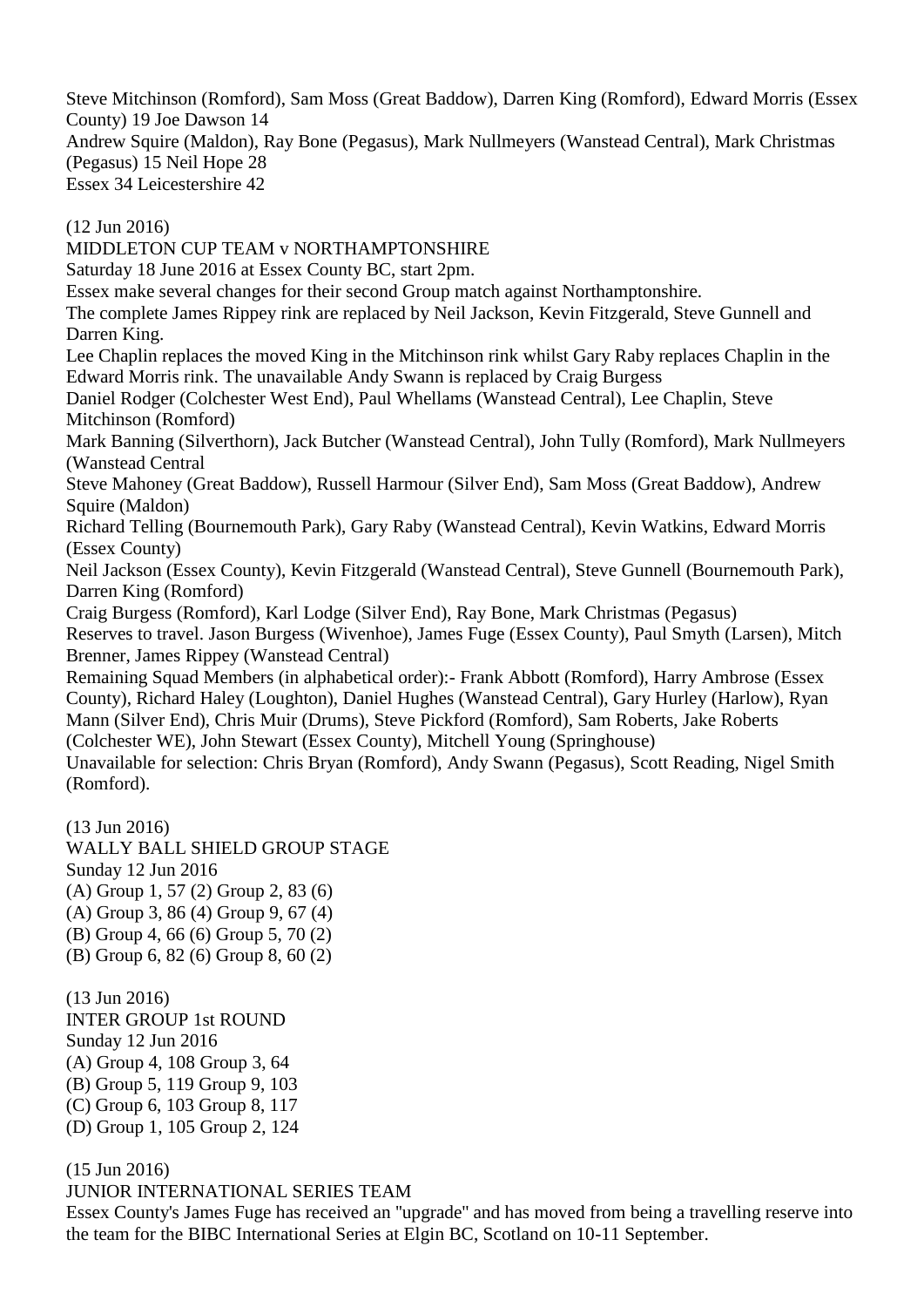Team on BE site

(18 Jun 2016) MIDDLETON CUP v NORTHAMPTONSHIRE Saturday 18 June 2016 at Essex County BC Essex 113 (17) Northamptonshire 87 (5) Scoresheet Table Squad picture (20 Jun 2016) NATIONAL COUNTY UNDER 25s TWO FOURS (WHITE ROSE) Sunday 19 June 2016, Regional Semi-Finals and Final at Whittlesey Manor BC Semi-Final. Essex beat Hertfordshire 40-33 James Fuge (Essex County), Harry Ambrose (Essex County), Jake Roberts (Colchester West End), Sam Moss (Great Baddow) 20-15 Bradley Coles Daniel Rodger, Sam Roberts (Colchester West End), Jack Butcher, Charlie Butcher (Wanstead Central) 20-18 Tom Muir Final. Essex beat Huntingdonshire 47-31 Moss 26-15 Ed Elmore. Butcher 21-16 Lewis Baker National Semi Final v Devon on Sunday 4 September 2016, 9.30am at Leamington Spa

(20 Jun 2016) WALLY BALL SHIELD GROUP STAGE Sunday 19 Jun 2016 (A) Group 2, 84 (6) Group 9, 70 (2) (A) Group 3, 68 (2) Group 1, 79 (6) (B) Group 5, 82 (5) Group 8, 76 (3) (B) Group 4, 79 (6) Group 6, 71 (2) Table Area (A) Group 2,  $(12) +167$  shots Group 1,  $(9) + 136$ Group 3,  $(6) +154$ Group 9,  $(6) +137$ Table Area (B) Group 4,  $(12) +145$ Group  $6, (8) +153$ Group 5,  $(7) +152$ Group  $8, (5) +136$ 

(20 Jun 2016) MIDDLETON CUP TEAM v NORFOLK Saturday 25 June 2016 at County Arts BC, Plumstead Road East, Thorpe St Andrew, Norwich NR7 9ND, start 2pm.

Team is unchanged from previous game versus Northamptonshire. See team on item down page below.

(20 Jun 2016) EASTERN COUNTIES LEAGUE TEAM v SUFFOLK Saturday 2 July 2016 at Thorpe le Soken BC, start 10.30am Seniors Jason Burgess (Wivenhoe), Lee Watkins (Essex County), Richard Haley (Loughton), Kevin Watkins (Essex County) Daniel Hughes (Wanstead Central), Ryan Mann (Silver End), Gary Raby (Wabstead Central), Edward Morris (Essex County)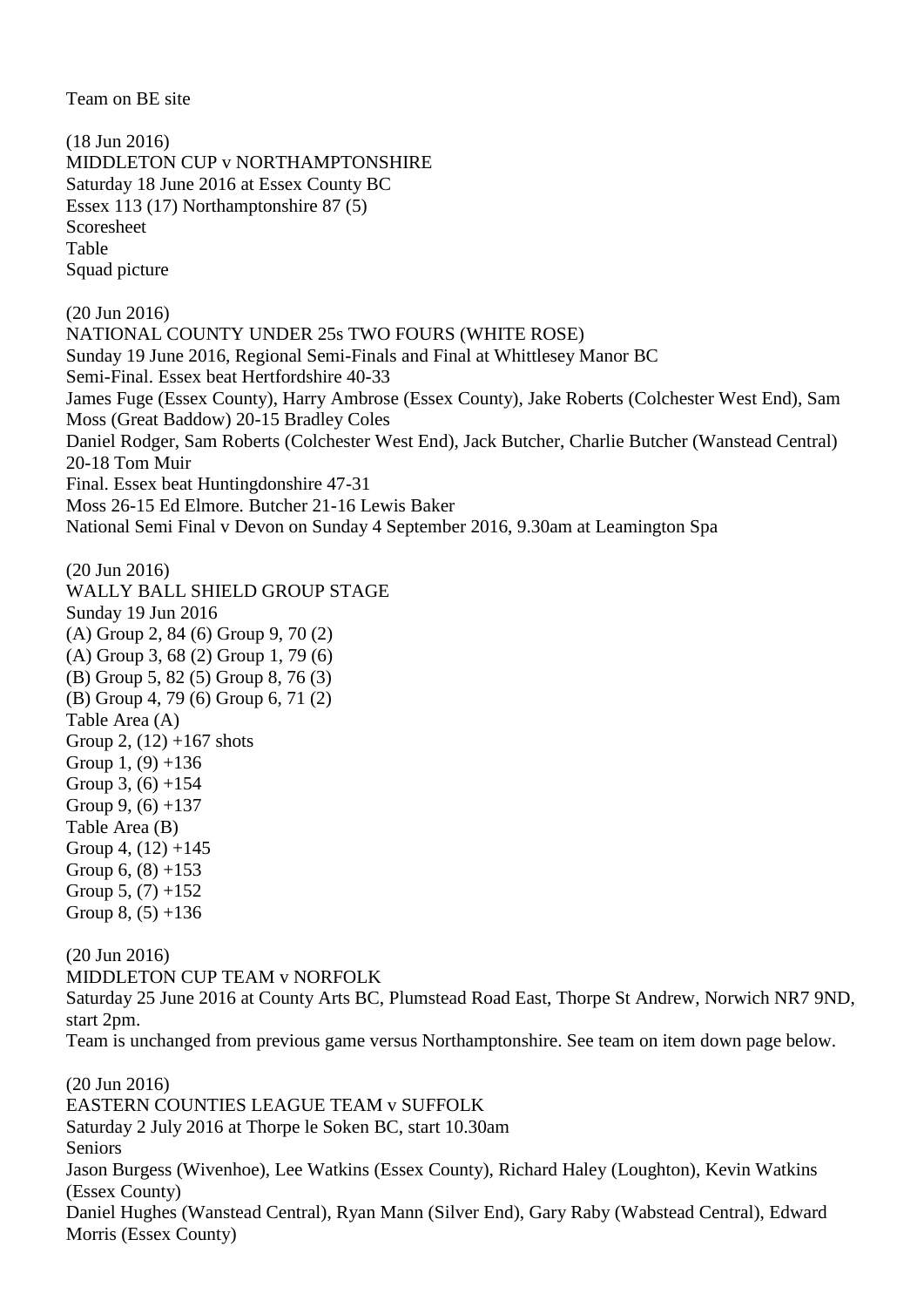Sam Roberts (Colchester West End), Harry Ambrose (Essex County), John Anderson, Gary Hurley (Harlow)

Under 30s

Daniel Rodger (Colchester West End), Alix Rouse (Saffron Walden), Jake Roberts (Colchester West End), Sam Moss (Gt Baddow)

James Fuge, Michael Coulson (Essex County), Jack Butcher, Mark Nullmeyers (Wanstead Central) Executive

Tony Ellis (Past President), Tom Matthews (Past President), Pat Finney (President), John Tully (Comp. Secretary)

(21 Jun 2016)

### ALL COMPETITORS - COMPETITION REGULATIONS

Rule 1m. of the County Competition Regulations is quiet clear, please make yourselves familiar with it. Also familiarise yourselves with the note at the top of each competition draw which informs you of where to send results at each stage of the competition. Late results are not helpful, please make every effort to comply with the rules. My contact details are printed in the County Yearbook. John Tully

Competition Secretary

(24 Jun 2016) EBUA MARKERS COURSE

The EBUA have made arrangements for a Markers course to be held at Havering IBC on Saturday 1 October. Numbers will be limited to 36. Appication details can be viewed on the poster link below. Poster

(24 Jun 2016)

NATIONAL COUNTY UNDER 25 TWO FOURS (WHITE ROSE)

National Semi-finals and final.

Essex v Devon, Sunday 4 September 2016 at Leamington Spa, start 9.30am.

James Fuge (Essex County), Harry Ambrose (Essex County), Jake Roberts (Colchester West End), Sam Moss (Great Baddow)

Daniel Rodger, Sam Roberts (Colchester West End), Jack Butcher, Charlie Butcher (Wanstead Central) Squad members: Daniel Hughes (Wanstead Central), Ryan Mann (Silver End)

(25 Jun 2016) MIDDLETON CUP v NORFOLK Saturday 25 Jun 2016 at County Arts BC Essex 104 (16) Norfolk 102 (6) Scoresheet Table

(27 Jun 2016) WALLY BALL SHIELD GROUP STAGE Sunday 26 Jun 2016 (A) Group 9, 76 (7) Group 1, 63 (1) (A) Group 2, 67 (2) Group 3, 76 (6) (B) Group 6, 79 (6) Group 5, 59 (2) (B) Group 8, 87 (6) Group 4, 60 (2) Table Area (A) Group 2, (14) Group 9, (13) Group 3, (12) Group 1, (10) Table Area (B)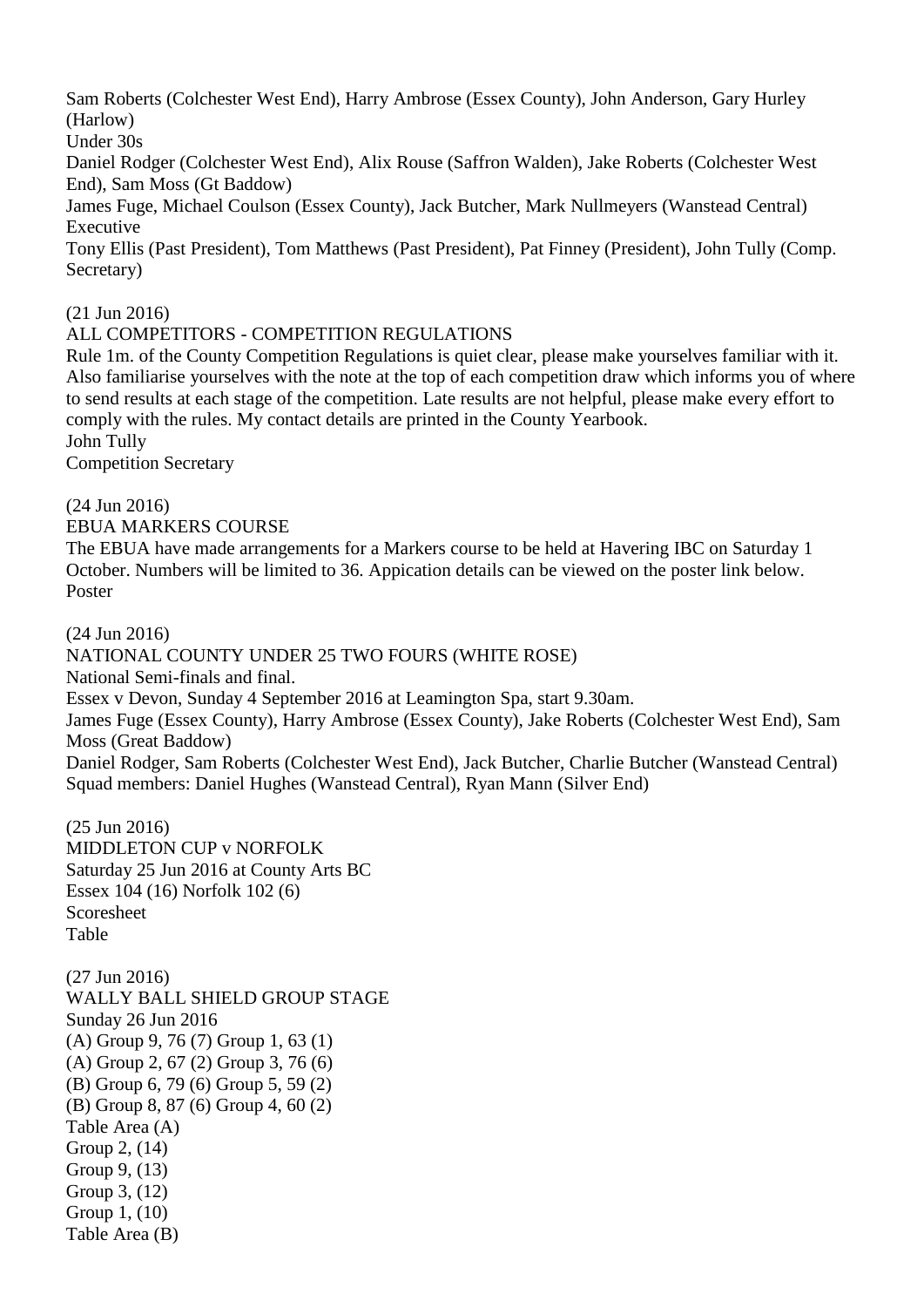Group 6,  $(14) + 32$ Group 4, (14) -23 Group 8, (11) Group 5, (9) Final on Sunday 10 July 2016 at PML BC, Group 2 v Group 6.

(28 Jun 2016) COUNTY CHAMPIONSHIPS From the County Competition Secretary 1. All competitors please note that the County Championships quarter finals are to be played week commencing 4 July, dress will be whites and club shirts if worn. Singles 4 July RHP (Chelmsford) BC Pairs 5 July RHP (Chelmsford) BC Triples 7 July Silver End BC Fours 8 July Witham BC Markers (for the singles) and Umpires will be in attendance. 2. County Championship Trophies in the possession of players MUST be returned to the Competition Secretary NO LATER than 16 July.

(2 Jul 2016) EASTERN COUNTIES LEAGUE v SUFFOLK Saturday 2 July 2016 at Thorpe le Soken BC Essex 113 Suffolk 124 Seniors 72-56 (11) Under 30s 29-43 (0) Exec 12-25 (0) Scoresheet

(3 Jul 2016) UNDER 25 COUNTY SINGLES Sunday 3 July 2016 at Essex County BC Semi-finalists on Saturday 16 July 2016 at Essex County BC Alix Rouse (Saffron Walden) v Mitchell Young (The Springhouse) Daniel Hughes (Wanstead Central) v Connor Mathers (Brightlingsea) Full scoresheet on Competitions Page

(4 Jul 2016)

MIDDLETON CUP TEAM v SUFFOLK

Saturday 9 July 2016 at Felixstowe & Suffolk BC, St Edmunds Road Felixstowe IP11 2DJ (Note this is the correct postcode)

The team for the final Group match shows changes from the Norfolk encounter with recalls for James Fuge and John Stewart. Wivenhoe's Jason Burgess makes his MC debut in the Mark Nullmeyers rink where he replaces Jack Butcher, Fuge replaces Mark Banning who moves to lead for Mark Christmas. Craig Burgess moves to reserve. The Steve Mitchinson rink changes sees Paul Whellams moving from Two to Three, for Lee Chaplin, with Stewart coming in as Two.

Daniel Rodger (Colchester West End), John Stewart (Essex County), Paul Whellams (Wanstead Central), Steve Mitchinson (Romford)

James Fuge (Essex County), Jason Burgess (Wivenhoe), John Tully (Romford), Mark Nullmeyers (Wanstead Central

Steve Mahoney (Great Baddow), Russell Harmour (Silver End), Sam Moss (Great Baddow), Andrew Squire (Maldon)

Richard Telling (Bournemouth Park), Gary Raby (Wanstead Central), Kevin Watkins, Edward Morris (Essex County)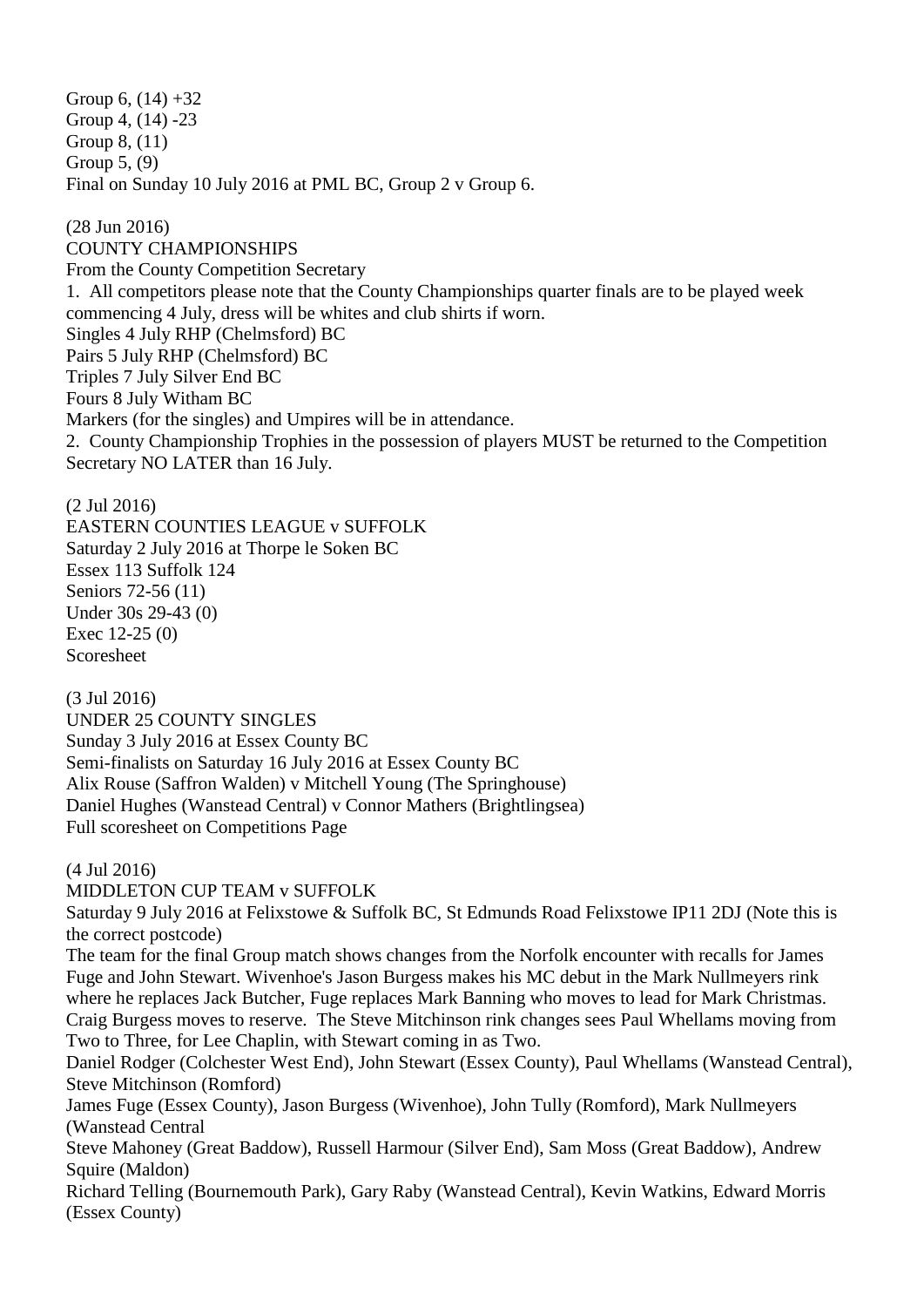Neil Jackson (Essex County), Kevin Fitzgerald (Wanstead Central), Steve Gunnell (Bournemouth Park), Darren King (Romford) Mark Banning (Silverthorn)), Karl Lodge (Silver End), Ray Bone, Mark Christmas (Pegasus) Reserves to travel. Craig Burgess (Romford), Paul Smyth (Larsen), Mitch Brenner (Wanstead Central)

(5 Jul 2016) TEAM SELECTIONS ISSUE 4 View Games 25-32, 16 August - 22 September

(9 Jul 2016) MIDDLETON CUP v SUFFOLK Saturday 9 July 2016 at Felixstowe & Suffolk BC Essex 140 (22) Suffolk 99 (0) Scoresheet Final Group Table including all Group results

(10 Jul 2016)

WALLY BALL SHIELD FINAL Sunday 10 July 2016 at Pricesss Marie Louise BC

Group 2, 87 (6) Group 6, 66 (2)

Roy Etheridge, Keith Smith, Keith Merritt, Roy Searle 20 A Blakesley, C Young, J French, J LLoyd 19 Kevin Johnson, David Hunt, Brian Taplin, David Harrington 24 D Bunker, A Miller, D Jacobi, R Blenkinsop 10

Dave Lee, Rob Bacon, Mick Harvey, John Ovel 24 J Crowe, J Dutton, T Fuge, J Druce 15 Alix Rouse, Jack Mumford, Shaun Wilson, Andy Foster 19 C Carter, D Scruby, T Davey, D Starkey 22

(10 Jul 2016)

COUNTY CHAMPIONSHIP SEMI-FINAL SCHEDULE

Saturday 16 July 2016 at Essex County BC

09.20 Welcome by Mr Pat Finney President ECBA

09.30 Single Handed Championship:

Steve Mitchinson (Romford) v Edward Morris (Essex County)

Two Bowl Single Handed Championship Quarter Finals:

Phil Wood (Bocking Alliance) v Edward Morris (Essex County)\*(not before 12noon)

Andrew Squire (Maldon) v John Cook (Wanstead Central)

Mark Banning (Silverthorn) v Stuart Muir (Drums)

Bob Lockyer (Wanstead) v Graham Easterbrook (Braintree)

(TBA) Two Bowl Single Handed Championship Semi Finals:

11.00 Pairs Championship:

Nigel Holt, Graham Walford (Mersea Island) v Derek Stubbings, Gordon Howell (Harlow)

12.30 Triples Championship:

Steve Mitchinson, Darren King (sub), Nigel Smith (Romford) v Larry Stone, Jim Wilson, Tim Mould (Connaught)

14.00 Single Handed Championship:

Jim Druce (Sth Ben& Canvey) v Daniel Rodger Colchester WE)

Triples Championship:

Dennis Longhurst, Simon Short, Richard Telling (Bournemouth Park) v Kevin Burridge, Peter Spooner, Eddy Barker (Southminster)

Pairs Championship:

Steve Hawkins, Gary Hurley (Harlow) v Dave Martin, Phil Bowyer (Essex County)

Under 25 Single Handed Championship:

Alix Rouse (Saffron Walden) v Mitchell Young (The Springhouse)

Daniel Hughes (Wanstead Central) v Conor Mathers (Brightlingsea)

Fours Championship: (Not before 15.00)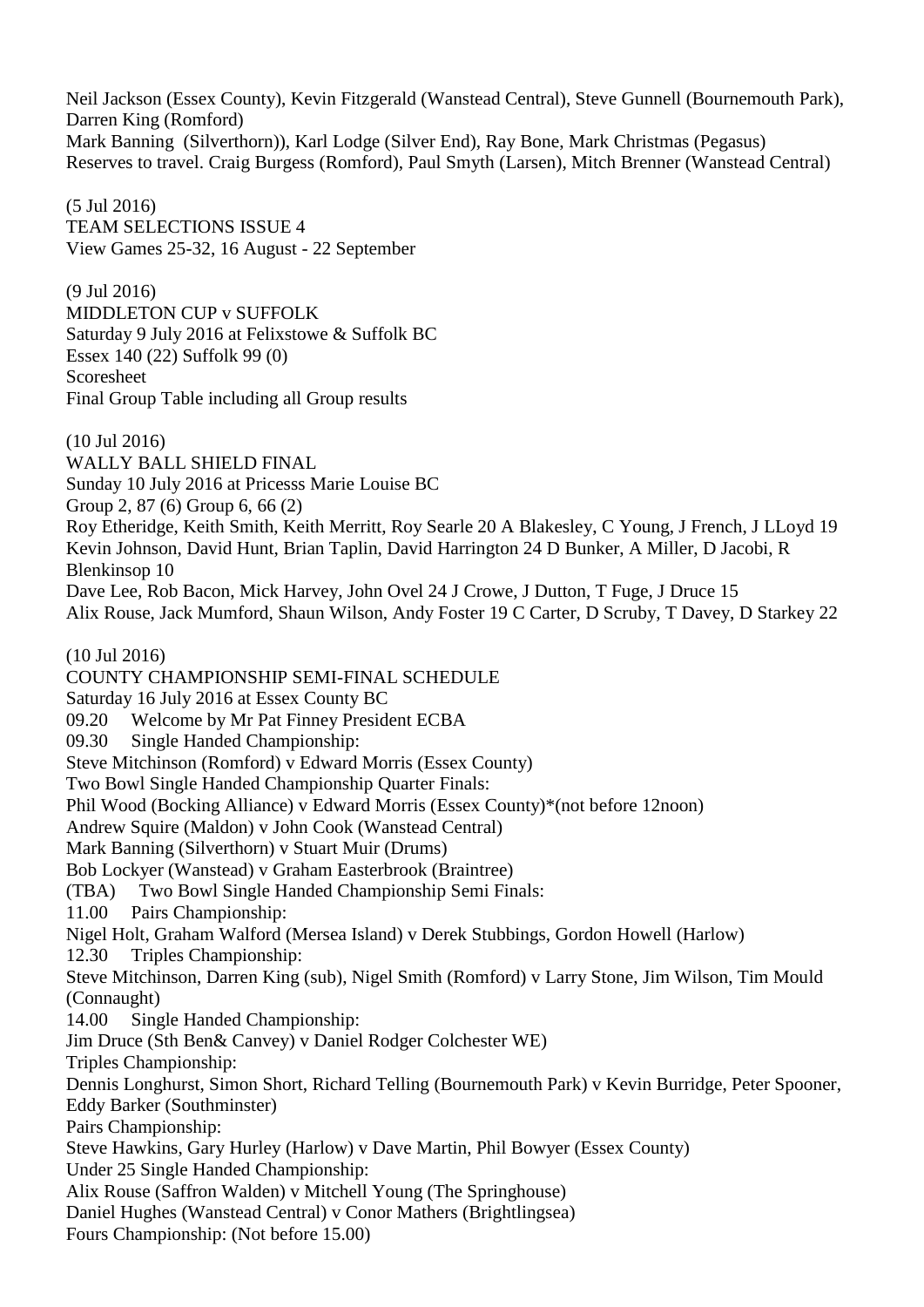Derek Stubbings, Terry Bird, Gordon Howell, Jim Oakes (Harlow) v Simon Toop (Sub), Nigel Holt, Colin Vinter, Graham Walford (Mersea Island)

Steve Mitchinson, Richard Bolton, Darren King (sub), Nigel Smith (Romford) v Terry Ewart (Sub), Lee Parnell, Ian Scammell, Simeon Madgewick (Ilford)

### (16 Jul 2016) COUNTY CHAMPIONSHIP SEMI-FINAL RESULTS Results

(17 Jul 2016) ASHFORD CUP FINAL Sunday 17 July 2016 at Thorpe le Soken BC Group 1, 111 (8) Group 3, 102 (4) D Chase, D Page, D Wright, I Norman 19 P DeBank, B Norris, A Archer, P Sullivan 18 B Denny, S Jones, B Cook, M Lace 18 S Slater, D Spence, T Wallis, G McGuffin 19 T Saye, N Crockford, P Lewis, P Armstrong 19 T Perkins, T Ashton, M Meager, F Cant 14 I Jones, B Hopkins, M Hemstedt, D Payne 16 C Clarke, D Fell, C Wall, G Harrison 18 D Bonner, D Oldfield, D Davies, B Jones 21 K Kerr, S Boutell, G Kendle, B Simms 20 P Ward, T Baxter, D Perry, M Hale 18 A Dorking, M Hughes, B Colbourne, N Storry 13

(17 Jul 2016)

### COUNTY CHAMPIONSHIP FINALS

The County Championship finals will take place at Essex County BC on Saturday 30 July 2016. Due to duplications there will need to be two sessions on finals day.

At 10am: Pairs, Triples

At 2pm: Singles, 2 Bowl Singles, U25 Singles, Fours

Where there is the possibility that the County Champion may have a preliminary or early first round game, A or B will not be specified until after the County finals are played.

Singles\* Daniel Rodger (Colchester West End) v Edward Morris (Essex County)

Pairs\* Nigel Holt, Graham Walford (Mersea Island) v Steve Hawkins, Gary Hurley (Harlow)

Triples Kevin Burridge, Peter Spooner, Eddy Barker (Southminster - Essex A) v Steve Mitchinson, Scot Reading, Nigel Smith (Romford - Essex B)

Fours Simon Toop (Sub), Nigel Holt, Colin Vinter, Graham Walford (Mersea Island - Essex A) v Steve Mitchinson, Richard Bolton, Scot Reading, Nigel Smith (Romford - Essex B)

U25 Singles\* Mitchel Young (The Springhouse) v Conor Mathers (Brightlingsea)

2 Bowl Singles\* Andrew Squire (Maldon) v Mark Banning (Silverthorn)

\*A & B to be advised after final due to one of the Essex entries having a preliminary or early first round game.

(22 Jul 2016)

THE BILL WALLIS AWARD & CERTIFICTE OF MERIT AWARD

Clubs are reminded that nominations for both awards should be made by 31 August 2016. The Bill Wallis Award to their Group Secretary and the Certificate of Merit Award to the County Secretary. Details for the Bill Wallis Award can be seen on page 230 of the handbook and the Certificate of Merit Award nomination form on the link below.

Nomination Form

(24 Jul 2016) INTER GROUP SEMI-FINALS Sunday 24 July 2016 Group 4, 138 Group 5, 106 Group 8, 99 Group 2, 133

(26 Jul 2016)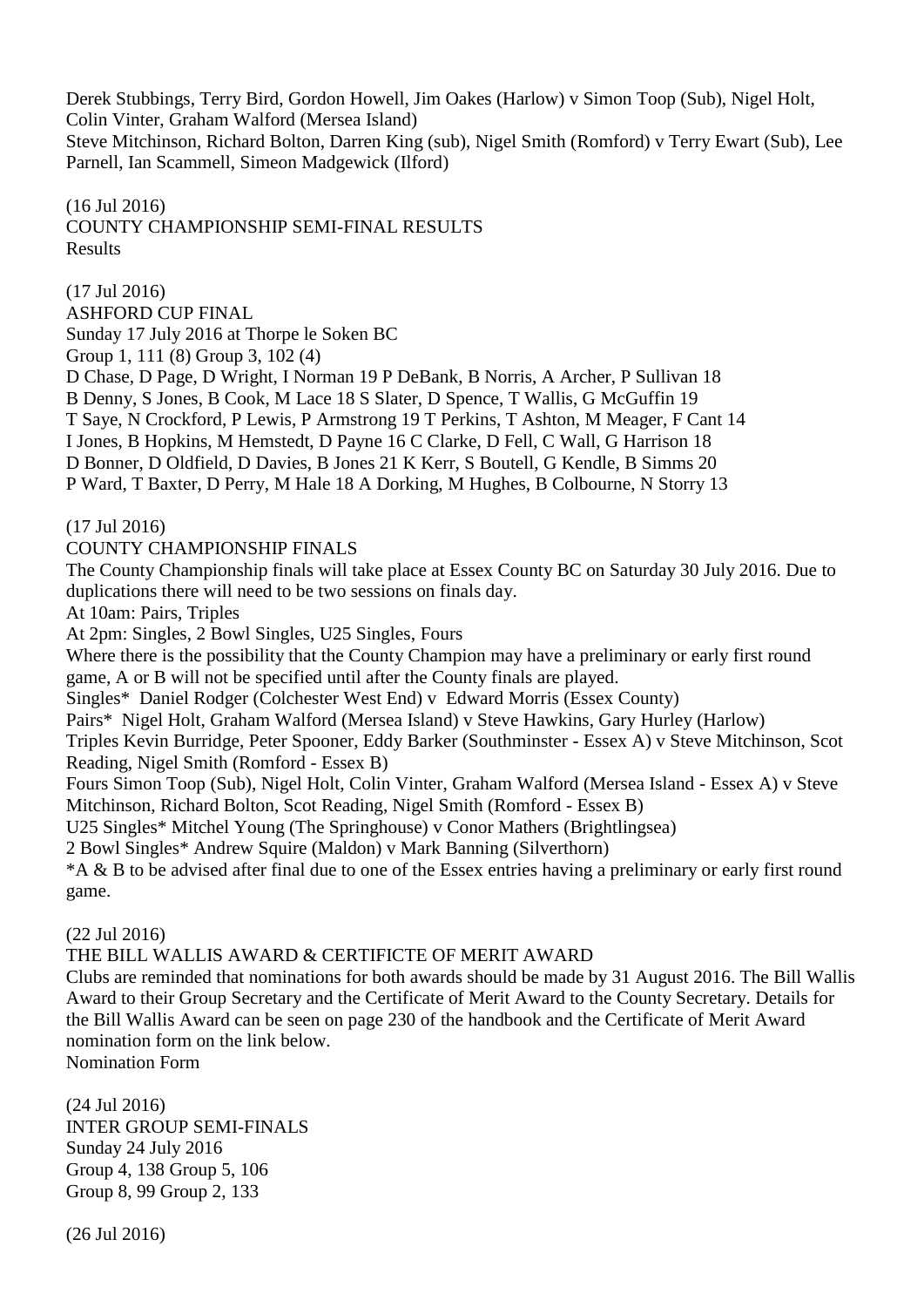### RON SHAYSHUTT RIP

The death is announced of Past President 1985, Ron Shayshutt (90). Ron sadly passed away in hospital on Tuesday 26 July. He had been in poor health in recent times but made the journey to Felixstowe to watch the Middleton Cup match earlier in the month. He was President of the Eastern Counties BA in 1990. An accomplished bowler, Ron won the county pairs in 1977.

(29 Jul 2016)

EASTERN COUNTIES FINALS Saturday 17 September 2016 at Sandy Conservative BC County Administrator Tony Ellis and Competition Secretary John Tully have reached the final of the Eastern Counties BA Bedford Cup. They won all three group games, beating pairs from the Eastern Counties BA, Bedfordshire and Huntingdonshire. They will play Suffolk in the final.

(30 Jul 2016) COUNTY CHAMPIONSHIP RESULTS Saturday 30 July 2016 at Essex County BC. Results Pictures

(31 Jul 2016) INTER GROUP FINAL Sunday 31 July 2016 at Wanstead Central BC Group 4, 144 Group 2, 91 Brian Payne 20 Graham Easterbrook 11. Conway Fleming 34 Martin Spencer 11. Lee Chaplin 20 Graeme Brookes 14.

Scott Reading 19 Karl Lodge 20. Steve Pickford 20 Phil Wood 20. Graham Killington 31 John Kittles 15.

(1 Aug 2016) EASTERN COUNTIES LEAGUE TEAM v HUNTINGDONSHIRE Saturday 13 August 2016 at Sawtry & District BC, start 10.30 Seniors Terry Ewart, Matt Frost, Ian Scammell, Simeon Madgewick (The Ilford Club) Simon Toop, Nigel Holt, Colin Vinter, Graham Walford (Mersea Island) Steve Hawkins, John Anderson, Steve Tucker, Jim Oakes (Harlow) Under 30s Daniel Rodger (Colchester West End), Ryan Mann (Silver End), Sam Roberts (Colchester West End), Josh Heffernan (Braintree) James Fuge (Essex County), Daniel Hughes (Wanstead Central), Jacob Roberts (Colchester West End), Sam Moss (Gt Baddow) Executive Trevor Hackett (Past President), Ken Clarke (Past President), Pat Finney (President), John Tully (Comp. Secretary) (1 Aug 2016) ESSEX QUALIFIERS NATIONAL COMPETITIONS Eddie Smith and Steve Mitchinson (Harlow) are through to the Quarter Finals of the Family Pairs and play on Saturday 6 August Jim Wilson and Tim Mould (Connaught) have reached the National finals at Leamington Spa after

winning the Essex area final of the Senior Pairs. They beat Graham Scott and Andy Swan of Pegasus East Thurrock BC 25-9. Their first match at Leamington is on 19 August.

(1 Aug 2016) EASTERN COUNTIES LEAGUE TABLE View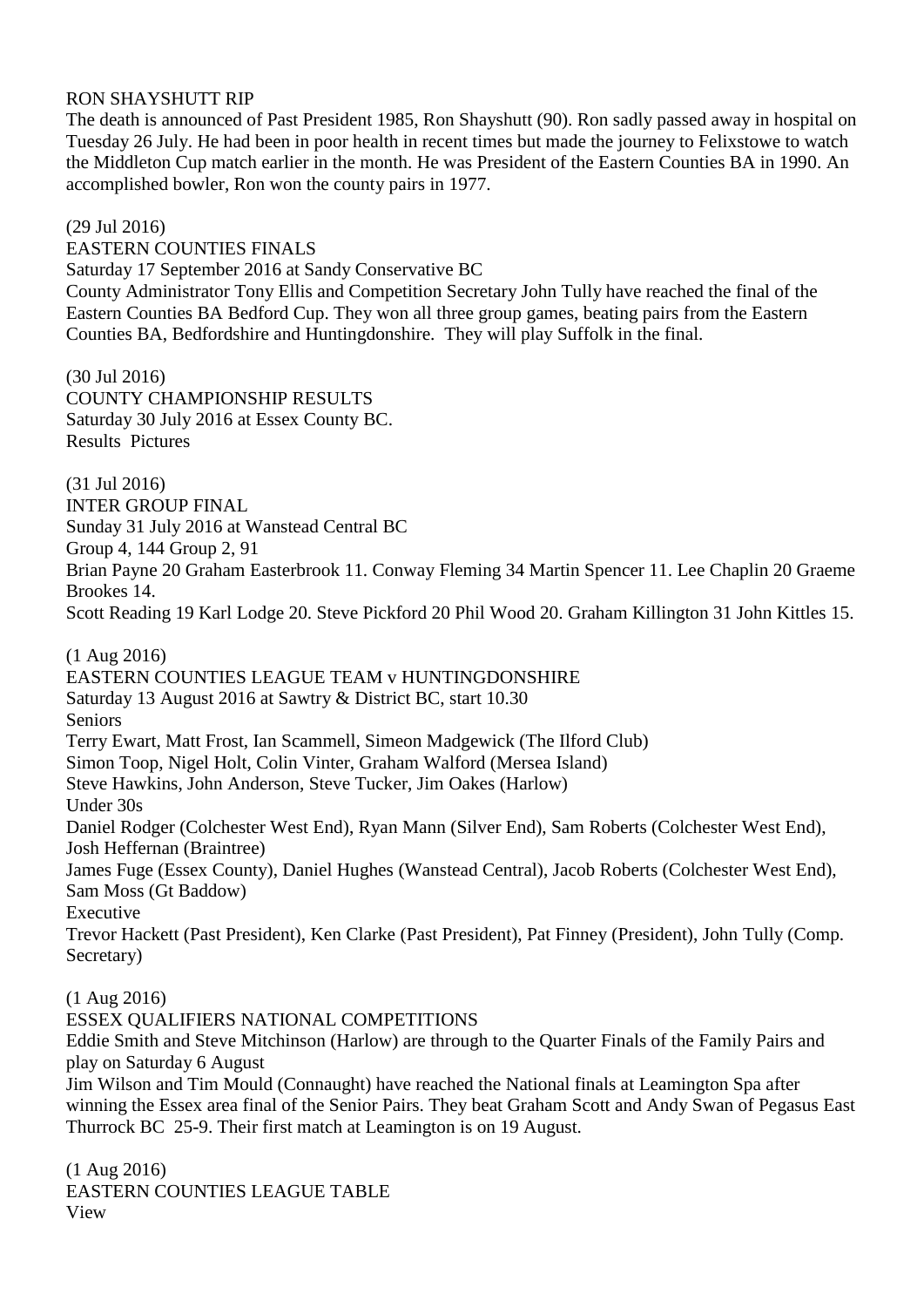### (2 Aug 2016) GEORGE HARDY RIP The death is announced, on Monday 1 August 2016, of George Hardy (Larsen BC).

### (2 Aug 2016)

### RON SHAYSHUTT - FUNERAL UPDATE

The cremation service will take place on Friday 19 August and be attended by family only. A memorial service will follow at 11.30 at St Nicolas Church, Chipping Hill, Witham, Essex, CM8 2JS. All are welcome afterwards at Witham BC.

(5 Aug 2016)

### UNBADGED SINGLES COMPETITION

From David Jarold, Results Secretary.

As we complete the (neutral green) quarter finals of the ECBA Unbadged Singles, I would like to thank the clubs involved for making their facilities available. I have had good reports about the state of the greens and the hospitality offered - long may this tradition continue!

Many thanks too, to the people who made it happen. Pauline Adams at Writtle BC, Derek Holloway at Haynes Park BC, Tony Perkins at Great Baddow BC, Conway Fleming at Kings Chase BC.

(6 Aug 2016)

### NATIONAL CHAMPIONSHIPS & COMPETITIONS

There will be live scoring of the national championships and competitions on the Bowls England site from the Semi-final and Finals stage.

For results:- http://bowlsengland.247.tv/

For live scoring:- https://www.bowlsengland.com/bowling-events/2016-national-championships-livescoring

(6 Aug 2016)

RON SHAYSHUTT - FUNERAL

The Cremation, family only, will now take place after the memorial service, not before. All other details remain unchanged, see item below.

(8 Aug 2016)

MINOR FINALS PROGRAMME

Sunday 14 August 2016 at Romford BC

Semi-finals Unbadged Singles, Benevolent Singles, Secretaries Singles. Finals North & South Essex Fours

Programme

(13 Aug 2016)

### LONDON & SOUTHERN COUNTIES COMPETITIONS

South Benfleet & Canvey have reached the London and Southern Counties Fours final by beating Southey BC. They now play a four from Eastleigh BC on Saturday 3 September at Bounds Green BC Essex County's Kevin Watkins beat Maidenhead Town representative 21-15 to reach the final of the Lonsdale Trophy where he will play the winner from the Belmont and West Ealing semi final. London & Southern Counties Shield holders Essex County, beat Sandy Conservatives by 10 shots to reach the final where they will play the winners of Bromley and North Sheen

(14 Aug 2016) MINOR FINALS RESULTS Sunday 14 August 2016 at Romford BC Semi-finals Unbadged Singles, Benevolent Singles, Secretaries Singles. Finals North Essex & South Essex Fours Results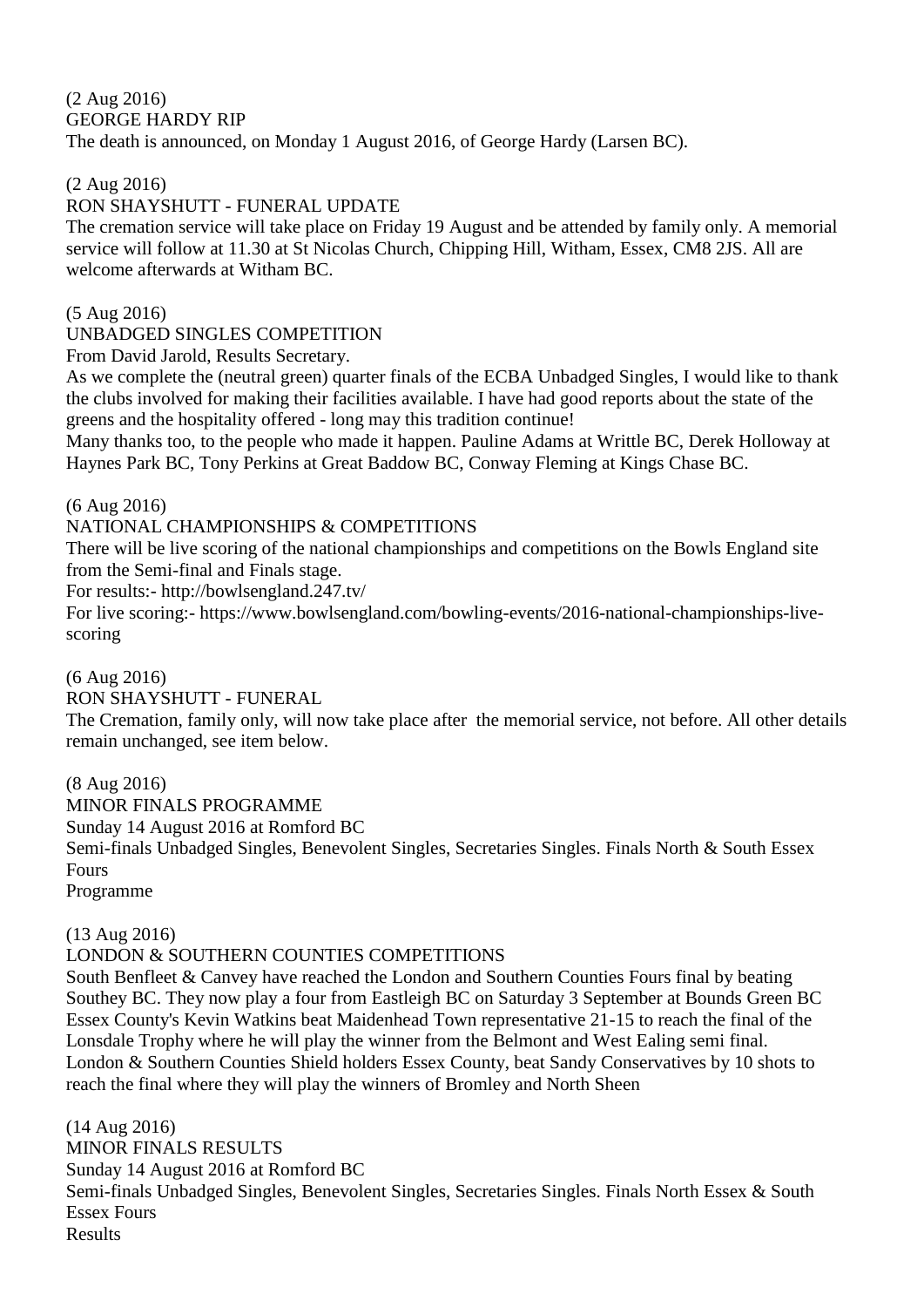(16 Aug 2016)

EASTERN COUNTIES LEAGUE TEAM v NORFOLK Saturday 20 August 2016 at Silver End BC, start 10.30 Seniors John Stewart (Essex County), Chris Long (Braintree), Ray Bone (Pegasus), Karl Lodge (Silver End) Peter Hart (Bocking Alliance), Martin Law, Brian Taplin (Braintree), Phil Wood (Bocking Alliance) Steve Hawkins (Harlow), Russell Hughes (Wanstead Central), David Dar, Kevin Watkins (Essex County) Under 30s Harry Ambrose (Essex County), Adam Bailey (Chadwell St Mary), Russell Harmour (Silver End), Edward Morris (Essex County) Aiden Neale (Braintree), Ben Comerford (Pegasus), Ryan Mann (Silver End), Josh Heffernan (Braintree) Executive Trevor Hackett (Past President), Ken Clarke (Past President), Keith Riley (Past President), John Tully (Comp Secretary)

(17 Aug 2016) EASTERN COUNTIES LEAGUE v HUNTINGDONSHIRE Saturday 13 August 2016 at Sawtry & District BC Essex 138¾ (10) Huntingdonshire 102 (11) Seniors 56 (0) - 63 (11) Under 30s 57¾ (8) - 23 (0) Executive 25 (2) - 16 (0) Scoresheet

(20 Aug 2016) EASTERN COUNTIES LEAGUE v NORFOLK Saturday 20 August 2016 at Silver End BC Essex 99 (4) Norfolk 119 (17) Seniors 53 (2) - 59 (9) Under 30s 28 (0) - 43 (8) Executive 18 (2) - 17 (0) Scoresheet

(21 Aug 2016) EASTERN COUNTIES CHAMPIONSHIPS Semi-Finals Saturday 17th September 2016 at Potton BC & Sandy Conservative BC, 10am Finals Saturday 17 September 2016 at Sandy Conservative BC, 2pm Singles Suffolk (Colin Chick) or Bedfordshire (Chris Beard) v Cambridgeshire (Ross Tomlinson) or Huntingdonshire (Simon Leader). Hertfordshire (Glenn Williams) v Norfolk (John Ottaway). Pairs Suffolk v Hertfordshire. Essex (Harlow) or Norfolk v Cambridgeshire. **Triples** Hertfordshire v Norfolk or Suffolk. Essex (Romford) v Bedfordshire. Fours Hertfordshire or Cambridgeshire v Bedfordshire or Suffolk. Essex (Mersea Island) v Huntingdonshire. Junior Singles Norfolk (Daniel Seabourne) v Hunts (Joe Randall) or Suffolk (Martin Heitzman) Bedfordshire (Connor Hart) or Hertfordshire (Bradley Coles) v Cambridgeshire (J Stewart or A Barker). 2 Wood Singles (at Potton BC) Draw to be made on the day.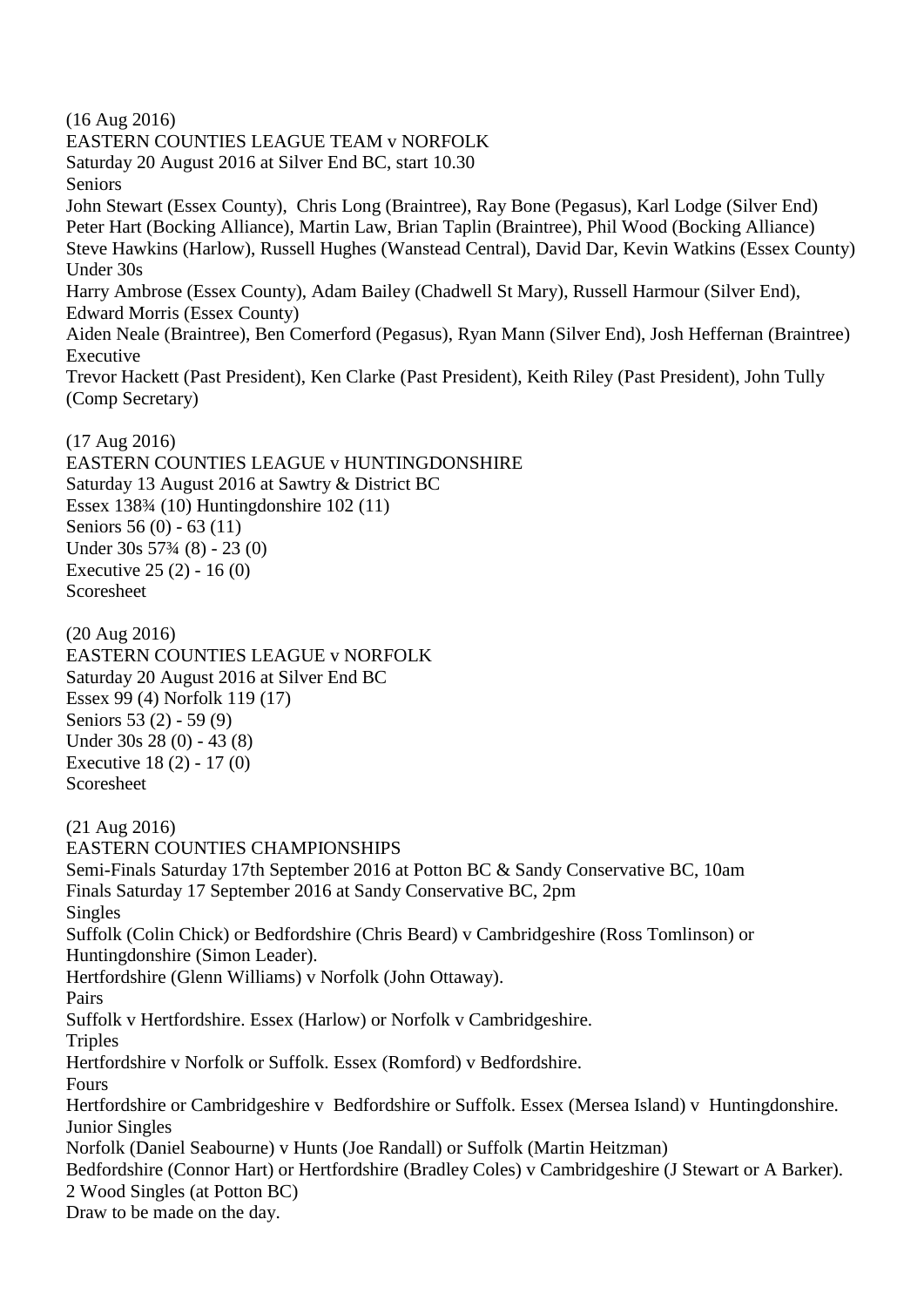#### (30 Aug 2016) COMPETITION ENTRY FORMS 2017

Due to formatting changes required to incorporate two new championships (Under 25 Men's Pairs and Over 55 Men's Fours) the distribution of competition entry forms will commence later than usual; (this week). By email where we have the addresses of club secretaries and otherwise by post. The closing date for entries remains the same - 31 October. Please note late entries will not be accepted. Will secretaries please take special care to complete the necessary forms correctly, incorrectly completed forms will be rejected and may cause entries to be forfeited.

John Tully - Competition Secretary

(4 Sep 2016)

LONDON & SOUTHERN COUNTIES FINALS

Essex County's Kevin Watkins has won the Lonsdale Trophy beating his opponent from Belmont BC 21- 20

(4 Sep 2016)

NATIONAL COUNTY UNDER 25s TWO FOURS (WHITE ROSE TROPHY) Essex Under 25s provided Essex with their only "Gold" at the National Championships in beating Oxfordshire in the final of the National County Under 25s Two Fours. Having won the inaugural event in 1993, they again enjoyed success in 1995 and 2008. Semi-Final: Essex beat Devon 37-36 (22-18 & 15-18)

Final: Essex beat Oxfordshire 43-22 (26-10 & 17-12)

James Fuge, Harry Ambrose (Essex County), Jacob Roberts (Colchester West End), Sam Moss (Great Baddow)

Daniel Rodger, Sam Roberts (Colchester West End), Jack Butcher, Charlie Butcher (Wanstead Central) Squad members: Daniel Hughes (Wanstead Central), Ryan Mann (Silver End)

(7 Sep 2016)

YOUTH ACADEMY

Wanstead Central's Daniel Hughes has been invited to attend the Under 18 Youth Academy at Victoria Park, Royal Leamington Spa on Sunday 25 September 2016.

(7 Sep 2016)

SENIOR INTERNATIONAL TRIAL

Romford's Steve Mitchinson and Essex County's Edward Morris have been invited to attend the Men's Senior International Trial at Victoria Park, Royal Leamington Spa on Saturday 24 September 2016.

(10 Sep 2016) HOOD CUP RESULT Saturday 10 September 2016 at Silver End BC. Final brought forward from scheduled 18 September. Colchester West End 20 aee Wanstead Central 19

(11 Sep 2016) SHIELD FINAL Sunday 11 September 2016 at Romford BC Wanstead Central 106 Silver End 55 P Whellams 24 A Papple 20 J Rippey 33 T Papple 8 M Nullmeyers 27 R Harmour 15 K Fitzgerald 22 K Lodge 12

(12 Sep 2016) COUNTY LUNCHEON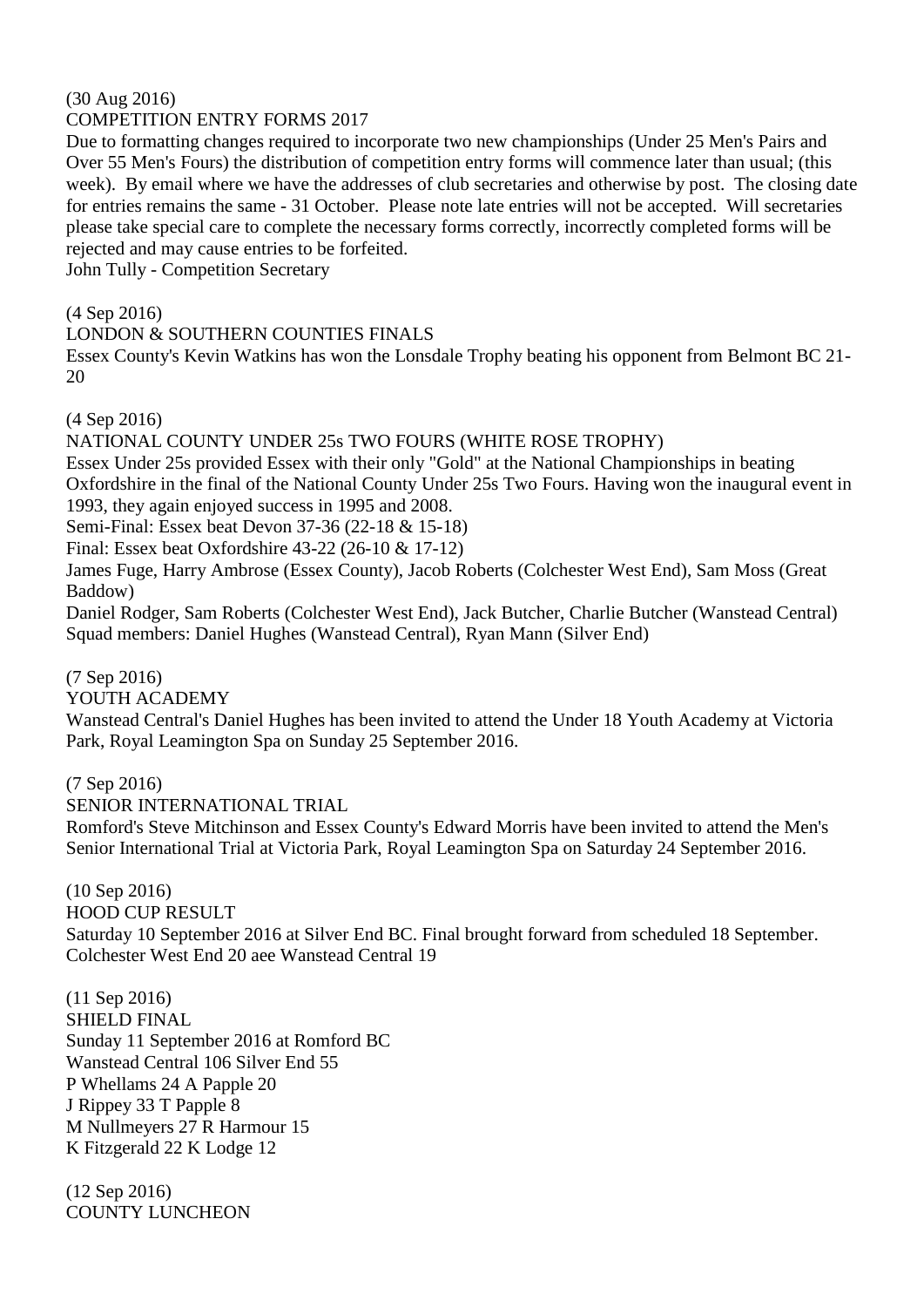The 2016 County Luncheon & Prize-Giving will be held on Sunday 6 November, 12.30pm for 1.00pm at the Stock Brook Country Club, Queens Park Avenue, Stock Nr Billericay CM12 0SP. The application form and menu can be viewed on link below. Application Form

(17 Sep 2016) EASTERN COUNTIES CHAMPIONSHIPS Saturday 17 September 2016 at Sandy Conservative BC and Potton BC Singles Semi Finals Colin Chick, Suffolk 10 Simon Leader, Huntingdonshire 21 Glenn Williams, Hertfordshire 21 John Ottaway, Norfolk 19 Final Leader 14 Williams 21 2 Wood Singles Preliminary Round Vernon Hudson, Norfolk 16 Ross Tomlinson, Cambridgeshire 14 Jerry Rumball, Hertfordshire 11 Neil Rixon, Bedfordshire 14 Semi Finals Vernon Hudson 8 John Rednall, Suffolk 15 Neil Rixon 8 Andrew Squire, (Maldon) 14 Final Squire 18 Rednall 7 Junior Singles Semi Finals Daniel Seabourne, Norfolk 15 Joe Randall, Huntingdonshire 21 Connor Hart, Bedfordshire 8 Adam Barker, Cambridgeshire 21 Final Randall lost to Barker Pairs Semi Finals Martyn Rumsby, Suffolk 19 Mark Plume, Hertfordshire 18 Steve Hawkins, Gary Hurley, (Harlow) 25 Mark Emery, Cambridgeshire 15 Final Essex 24 Suffolk 22 Harlow picture Triples Semi Finals Bradley Coles, Hertfordshire 17 James Segolo, Norfolk 16 Steve Mitchinson, Scott Reading, Nigel Smith (Romford) 21 Dave Taylor, Bedfordshire 11 Final Hertfordshire 21 Essex 13 Fours Semi Finals Tom Muir, Hertfordshire 14 Tony Heath, Bedfordshire 23 Simon Toop, Danny Bonner (Sub for Nigel Holt), Colin Vinter, Graham Walford (Mersea Island) 13 Stuart Popple, Huntingdonshire 28 Final Bedfordshire bt Huntingdonshire Bedford Cup Officers Pairs Final Mike Walker, Terry Goodchild, Suffolk 30 Tony Ellis, John Tully, Essex 17

(15 Sep 2016) EASTERN COUNTIES LEAGUE - FINAL TABLES View

(18 Sep 2016) MISCELANEOUS FINALS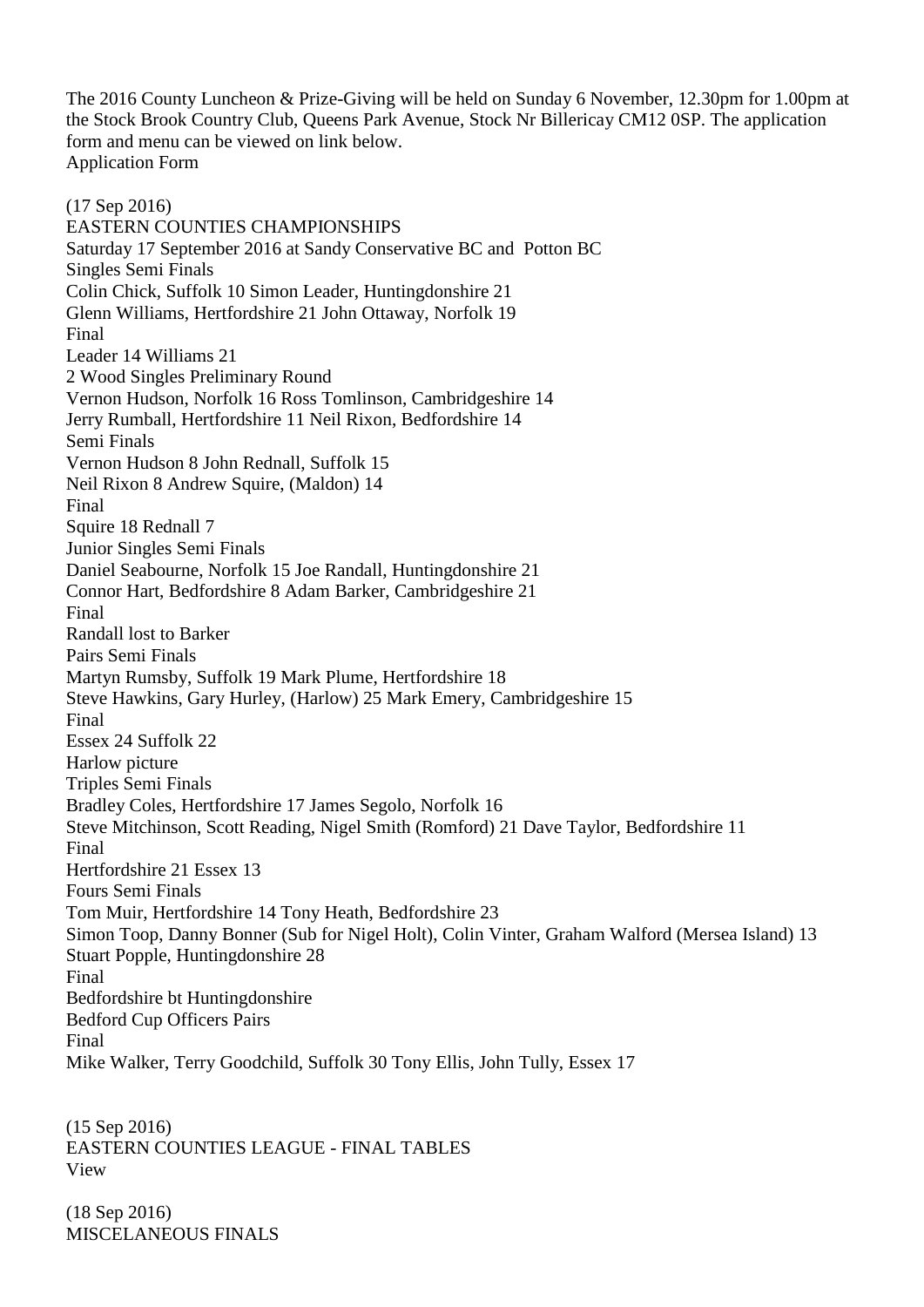Sunday 17 September 2016 at Braintree BC Secretaries' Singles Neil Crockford (Arclight) 4 Edward Morris (Essex County) 21 Benevolent Singles David Patterson (Drums) 12 David Dar (Essex County) 21 Unbadged Singles David Hilson (Larsen) 21 Daniel Fell (Writtle) 17 Double Fours Bournemouth Park 31 Braintree 37 J Telling, J Russell, J Flower, S Gunnell 15 C Long, M Stark, B Taplin, M Spencer 19 R Collins, J Blackburn, G Telling, R Telling 16 R Doleman, D Hunt, J Heffernan, G Easterbrook 18

(21 Sep 2016) LONDON & SOUTHERN COUNTIES FINALS South Benfleet & Canvey beat Eastleigh Railway 26-24 to win the L&SC Fours. The team was Alan A Taylor, Andy Eva, Mick Salisbury and David Starkey

(26 Sep 2016) STAN COPP RIP The death is announced of Past President 1997, Stan Copp. Stan sadly passed away on 26 September 2016.

(27 Sep 2017) BIBC SERIES 2017 Romford's Steve Mitchinson retains his place in the England team selected for the BIBC International Series to be held at Belmont BC, Belfast from Saturday 1 to Sunday 2 July 2017.

(13 Oct 2016) PEGASUS BC The County Secretary has received notification that Pegasus BC has folded.

(24 Oct 2016) WHITE HALL BC - CLUB OF THE YEAR White Hall BC, runners up in 2014, are the Bowls England Club Of The Year 2016. Full details at https://www.bowlsengland.com/news/page/1/white-hall-bc-essex-scoops-club-of-the-yeartitle

(24 Oct 2016) BENEVOLENT FUND CHRISTMAS GRANTS All applications for Christmas Grants should be sent to the Hon. Fund Treasurer, through Club Secretaries, by 14 November 2016. Contact details of the Fund Treasurer can be found on Page 220 of the County Handbook.

(1 Nov 2016) AFFILIATION FEES To all Club Secretaries:-

Please ensure that you pay the affiliation fees for all male members of your club, and that if you have any ladies in your club, no matter how few, then affiliation fees for them must be paid to ECWBA attention Jill Polley. You are also reminded that affiliation fees must be paid for any life members you have.

(20 Nov 2016) SYLMA SHAYSHUTT RIP

The death is announced of Sylma Shayshutt, widow of the late Past President Ron Shayshutt. Sylma died in hospital on Sunday 20 November 2016. The funeral service will take place on Monday 12 December,